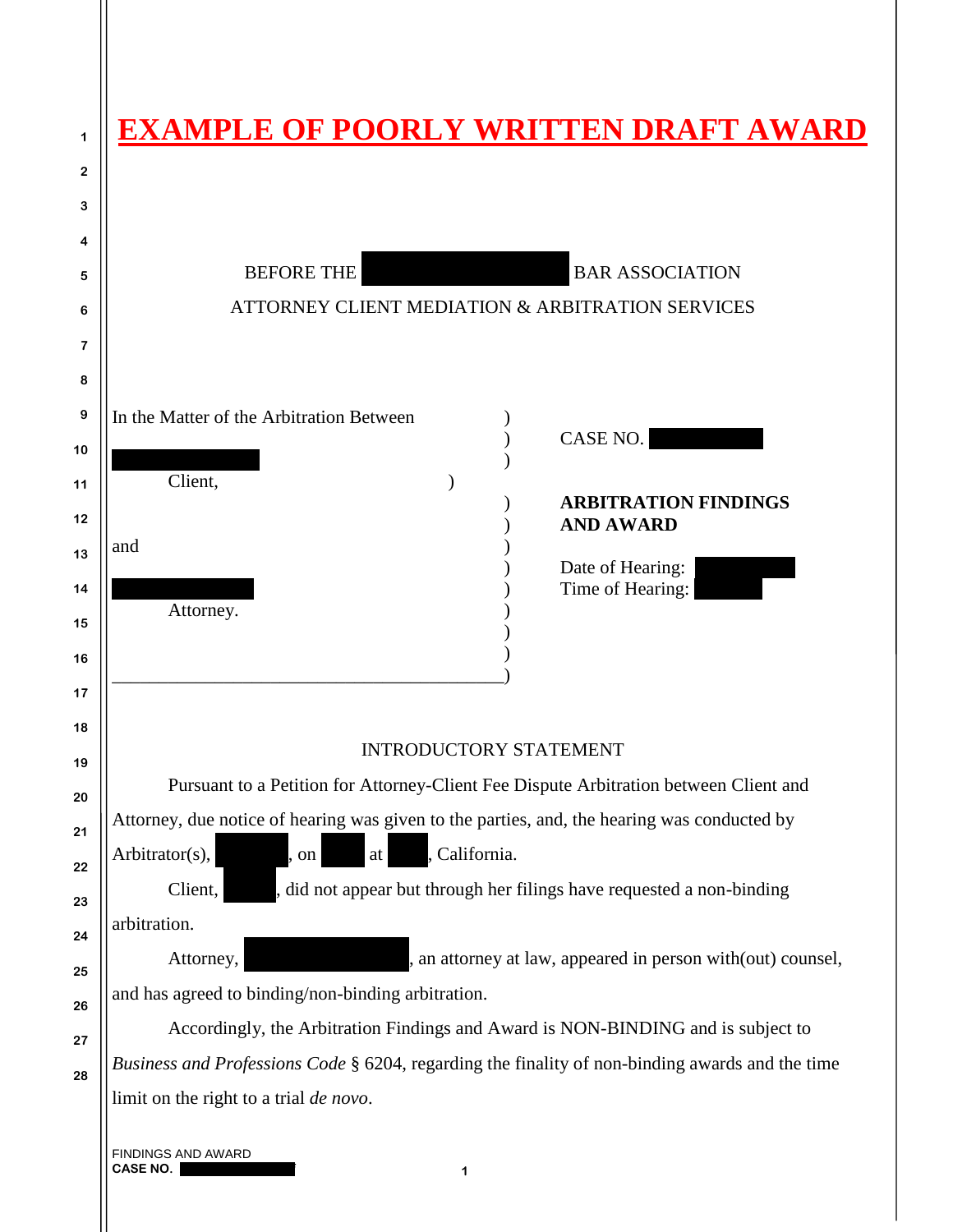For purposes of this arbitration Award, the "responsible attorney" is Attorney [name].

| FEES INCURRED AND AMOUNT IN DISPUTE                              |    |                       |
|------------------------------------------------------------------|----|-----------------------|
| 1. The amount that the Client claims should have been charged:   | \$ | Dispute over \$10,000 |
| 2. The amount that the Attorney claims should have been charged: | S  | 28,275.75             |
| 3. The amount that Client has paid to Attorney:                  | \$ | 2500.00               |
| 4. If there was a written fee agreement, under the agreement,    |    |                       |
| what fees were charged:                                          | æ. | 28, 275. 75           |
| <b>Amount of the filing fee paid and requested:</b>              |    |                       |

## UNDISPUTED FACTS

Petitioner retained Respondent, an attorney, for assistance in connection with DISSOLUTION OF MARRIAGE. The fee and cost agreement was in writing at the rate of \$375 per hour. Respondent was retained on or  $\frac{about11}{11}$ , at which time a file was created (according to the billing statement). According to the Respondent, no periodic billing was sent to the Respondent allowing for any objections. It is apparent that the billing statement was prepared in connection to Respondent's filing for fees the attachment of which is mandatory.

Respondent assisted the Petitioner to obtain a fee waiver, however the cost of the assistance appears to be greater than the actual filing fee (\$435).

Due to the wrong venue, originally Petitioner filed for a Legal Separation. Soon after on 11/15/17 a Temporary Restraining Order (TRO) was prepared by the Petitioner. It appears than on 11/15/17, Respondent billed 17.54 hours to prepare Petitioner's TRO.

According to the billing statement and Respondent's testimony, he personally made 2 appearances on for the TRO hearing. The TRO was never tried and it was continued and subsequently parties reached an agreement. Respondent has charged 3.5 hours for each appearance, which is reasonable.

On or about 12/20/17, Respondent filed his Request for Order (RFO) for fees against the Petitioner's husband. The RFO hearing was set for 3/14/18.

FINDINGS AND AWARD **CASE NO. 2** 

**1**

**2**

**3**

**4**

**5**

**6**

**7**

**8**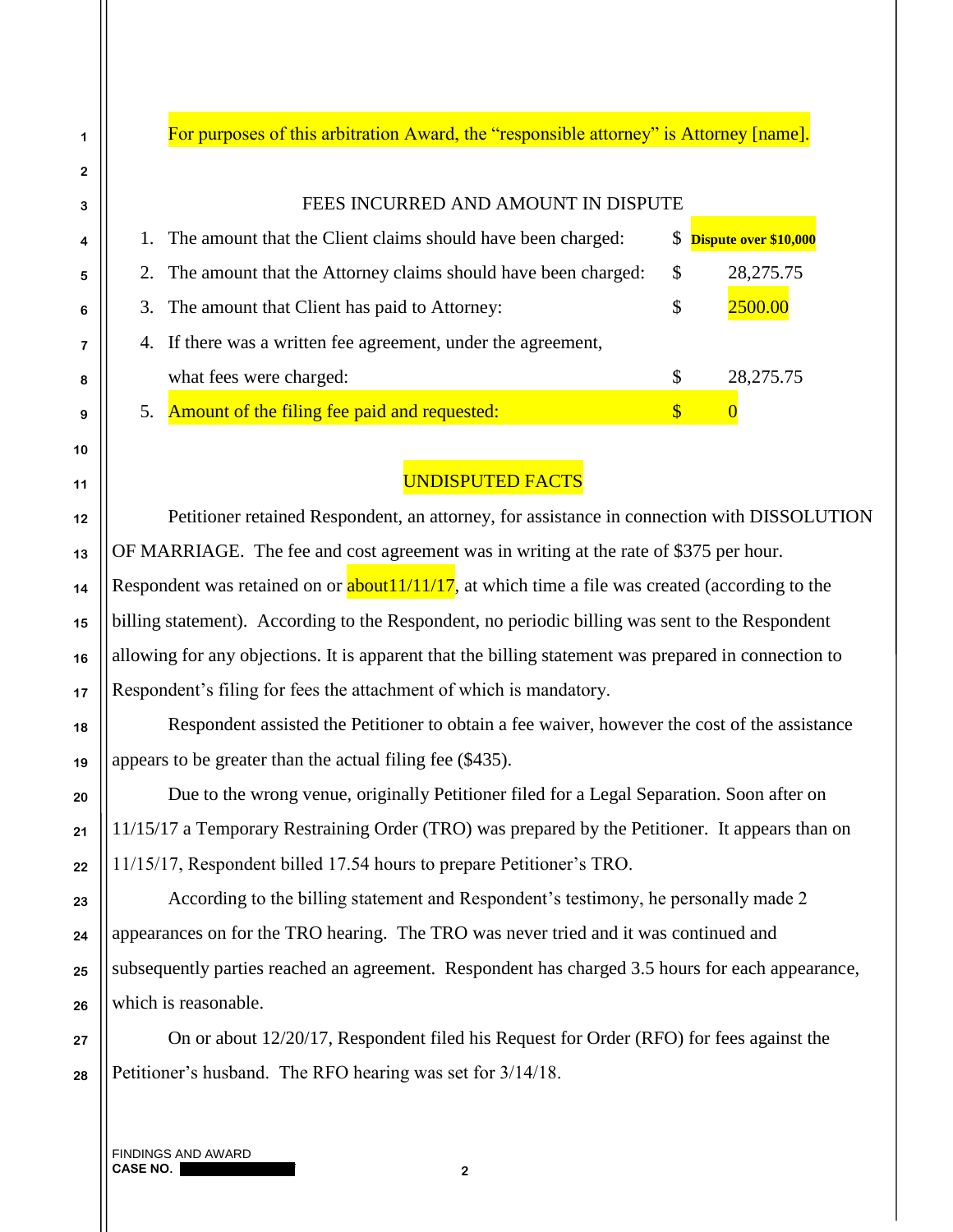According to the Respondent, on or about 12/29/17 he was informed that the parties have reconciled. RFO remained on calendar and was actually heard on 3/14/18 when the court dismissed the case due to the parties reconciliation. As reflected on the transcript of 3/14/18, upon Respondent's request for fees, Petitioner's counsel objected to Respondent's excessive billing which is confirmed by the arbitrators of the matter.

Since there was no appearance made by the Petitioner at the arbitration hearing, it is unclear whether the Respondent was aware of the reconciliation prior to his filing of his RFO or not. The only evidence is Respondent's statement. However, arbitrators believe that the RFO should have been handheld differently without costs to either side.

# CLAIMS OF PARTIES ISSUES: Petitioner's filing states that fees are excessive Respondent wishes to recover full amount of his bill The matters placed in issue by the Petition, Response and the testimony of the Respondent, despite proper notice to all parties, Petitioner failed to appear, as follows:

**1. Whether the time expended was reasonable and necessary.**

# **FINDINGS**

Reasoning and Determination of Questions Presented

[*Business & Professions Code* §6203(a)]

After reviewing the pleadings presented by the Respondent and thorough review of the Respondent's billing statements. The only question is whether Respondent's services were reasonable and necessary.

The core of the case is filing of the Legal Separation and a TRO.

TRO had 2 appearances with no litigation and resulted in a stipulation.

Legal Separation, was filed in the LA county.

Subsequently, parties reconciled while Respondent's RFO was pending which was heard on 3/14/18.

**1**

**2**

**3**

**4**

**5**

**6**

**7**

**8**

**9**

FINDINGS AND AWARD **CASE NO.** 3